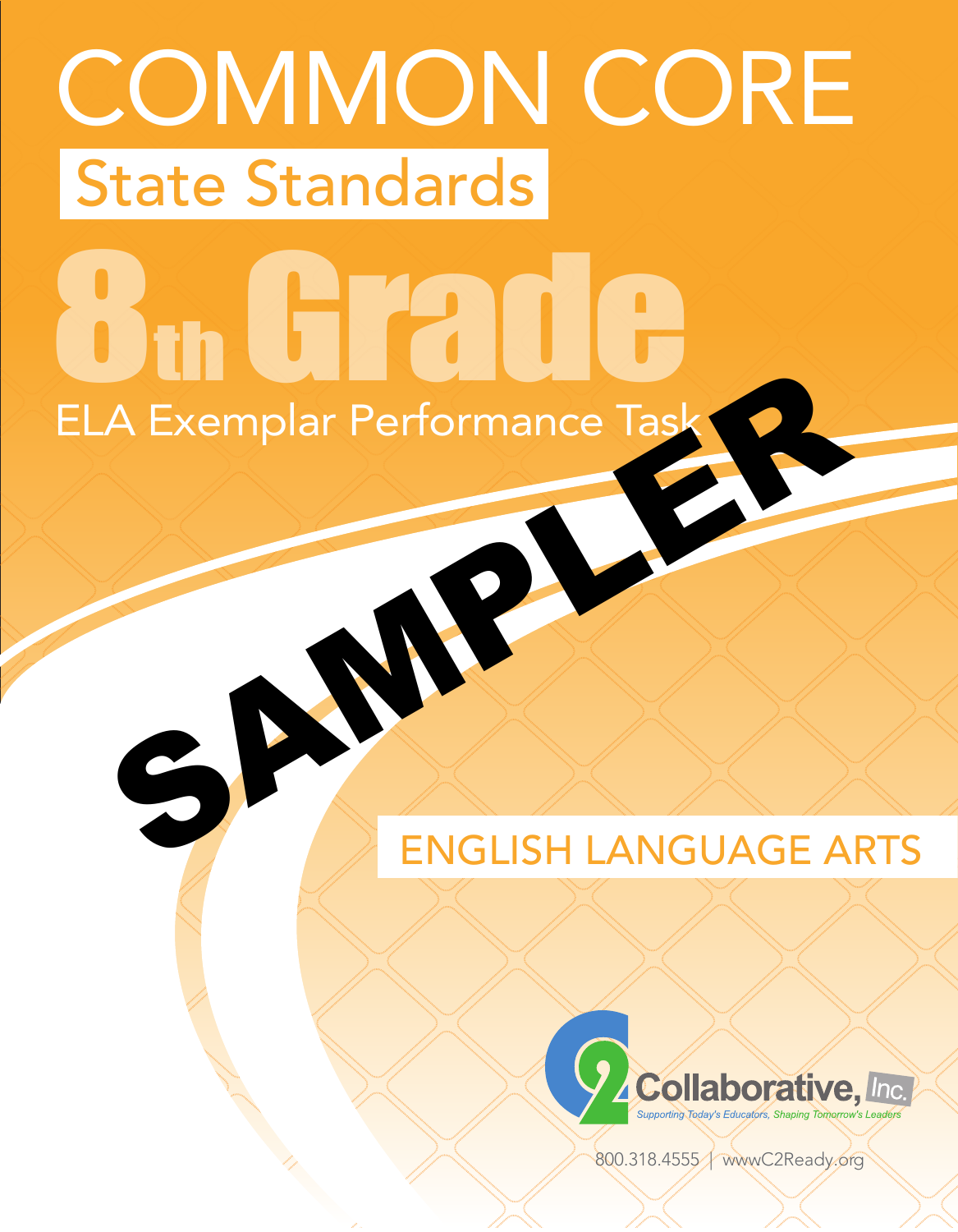© 2014 by C2 Collaborative, Inc. rest d. Printed in the United States of America.

SAMPLER

d **International copyright laws protect this publication.** It is unlawful to duplicate, reproduce, or digitally post to the public any copyrighted material fout authorization from the copyright holder. If this publication contains pages marked "Reproducible Form," or "Student Materials," only these pages may be photocopied and used by teachers within their own schools. They are not to be reproduced for private consulting or commercial use. For more information, contact:

> C2 Collaborative, Inc. 1s660 Midwest Road, Suite 310 Oakbrook Terrace, IL 60181 (800) 318-4555 www.C2Ready.org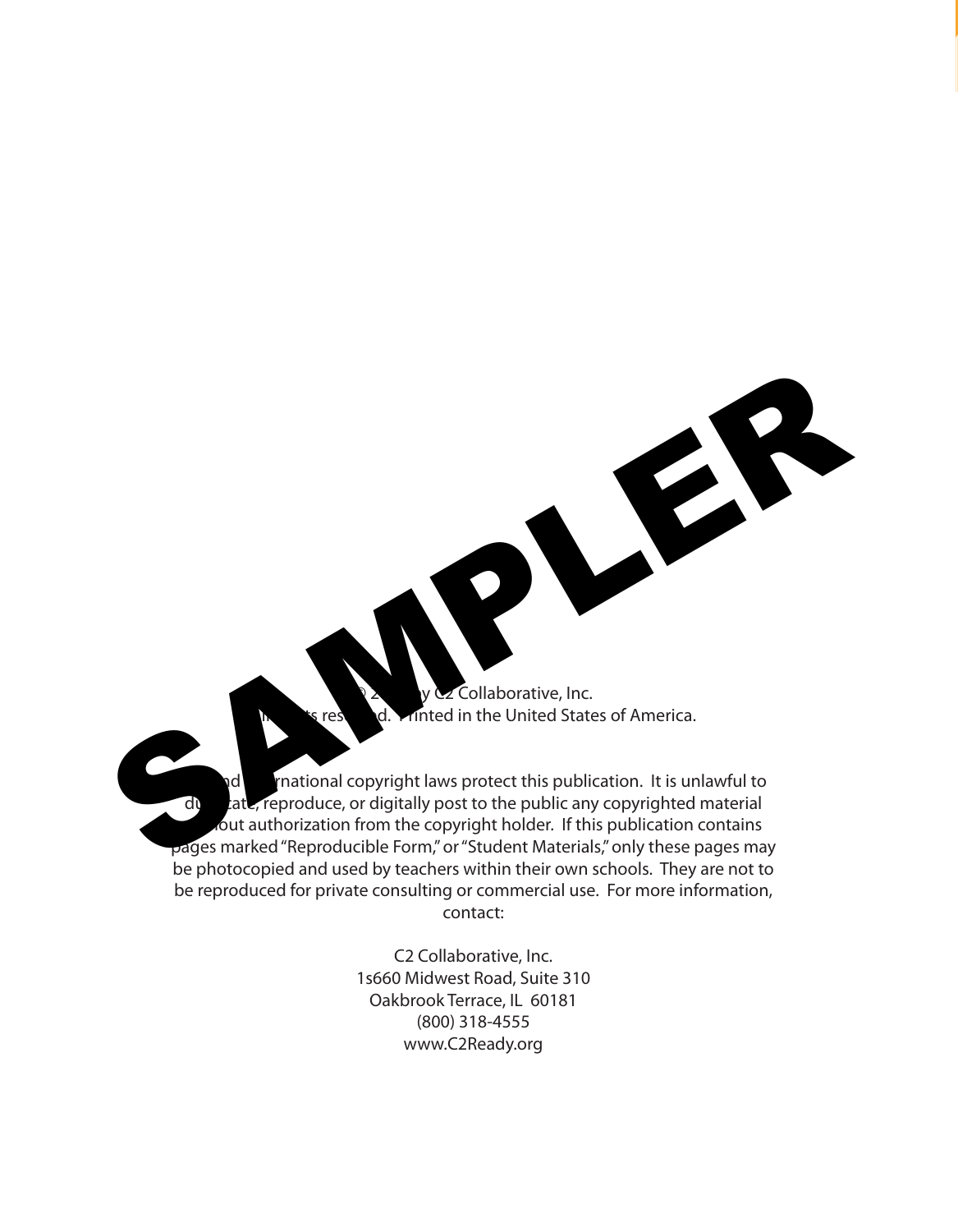## **TABLE OF CONTENTS**

#### **Introduction**

#### **Performance Task Planning Guide**

|                          |             | $1 - 2$                                                                                          |
|--------------------------|-------------|--------------------------------------------------------------------------------------------------|
|                          |             |                                                                                                  |
|                          |             |                                                                                                  |
|                          |             |                                                                                                  |
|                          |             |                                                                                                  |
|                          |             |                                                                                                  |
|                          |             |                                                                                                  |
|                          |             |                                                                                                  |
|                          |             | $3 - 5$                                                                                          |
|                          |             |                                                                                                  |
|                          |             |                                                                                                  |
| Performance Task<br>orii |             |                                                                                                  |
|                          |             |                                                                                                  |
| Reproducible Sering Ru   |             |                                                                                                  |
|                          |             |                                                                                                  |
|                          |             |                                                                                                  |
|                          |             |                                                                                                  |
|                          |             |                                                                                                  |
|                          |             |                                                                                                  |
|                          |             |                                                                                                  |
|                          | Teacher Not | CCRA.R.1, CCRA.R.2, CCRA.W.1, RI.8.1, RI.8.2, W.8.1<br><b>Performance Task Student Materials</b> |

 $\mathbf{i}$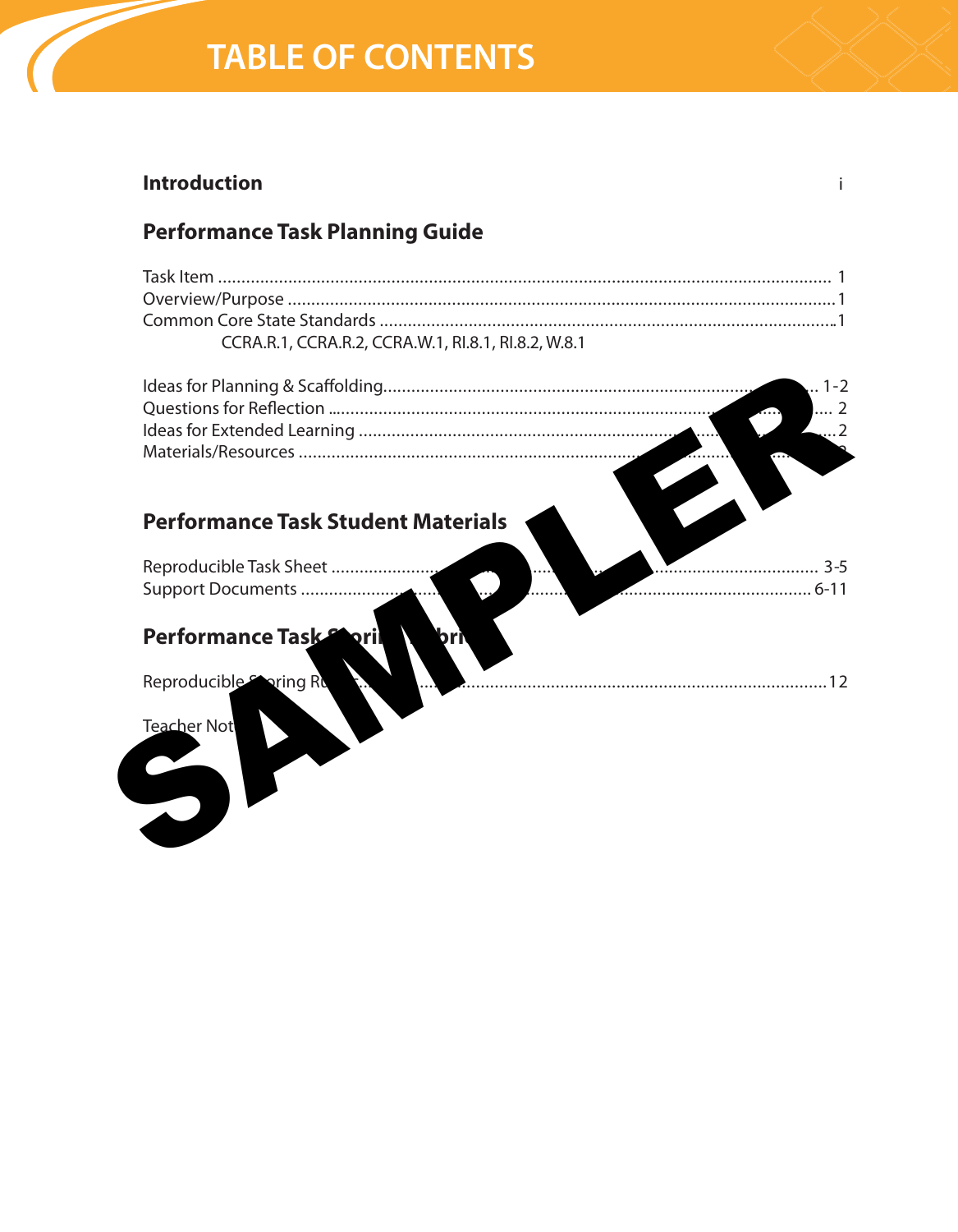# INTRODUCTION

#### **INTRODUCTION**

The Common Core Institute is pleased to provide student **Performance Task Items** and the resource of **Online Planning Coach Modules** for teachers as they plan their units and/or lessons leading up to the performance tasks. The **Performance Task Items** have been created for English Language Arts (ELA) for grades 3-8, as well as for the following secondary courses: English I, English II, and English III. **Performance Tasks Items** are aligned to the Common Core State Standards and focus on priorities and critical areas. These resources, designed by educators, for educators, can be used district-wide, school-wide or by teachers in individual classrooms.

The purpose of the **Performance Task Items** is to provide insight into how deeply a particular student understands the expectations embedded within one or more standard. Each task  $p$ students with a complex, real-world challenge in which the scenario, role, process and authentic. Students must then demonstrate that they have the skills and knowledge complete the task.

The intent of this resource is not so much to be utilized as a summative you as an educator plan backwards for student success. These sources help you plan instruction purposefully and design student tasks/experiences that required that  $\frac{1}{2}$  ther levels of communities demand to address the rigor and depth of knowledge required for students to be college and career ready.

#### Understanding the Organization and Suggested Uses of the Resources

The **Performance Task Items Resource Package contains the performance task for that grade lev**el or course, a rubric for scoring, **student resources** or articles, and an accompanying **Online Planning Coach Module** to seas you see the coach" as you plan units/lessons. We highly suggest that you view the **Per<sub>ton</sub> Task Introduction Module** to learn the purpose of performance tasks, how the differ from other sessiments, and how performance tasks can drive instruction in your class som. Next, while to view the **Online Planning Coach Module** for your specific grade/**Conline Planning Coach Module** walks you through the specific performance task including the prictor scoring, and offers helpful hints and tips to help you plan your unit/lesson leading to the administration of the performance task, including common student misconceptions. Since the suggested purpose of the performance task items is to be used as a formative assessment, the information collected from the rubrics provides critical data to guide and scaffold instruction as you differentiate student experiences. puppes of the **Performance Hask length** and distance in the performance task controlled in the performance and the performance and the search of this resource is not so much to be utilized as a summative plete the task.<br>
T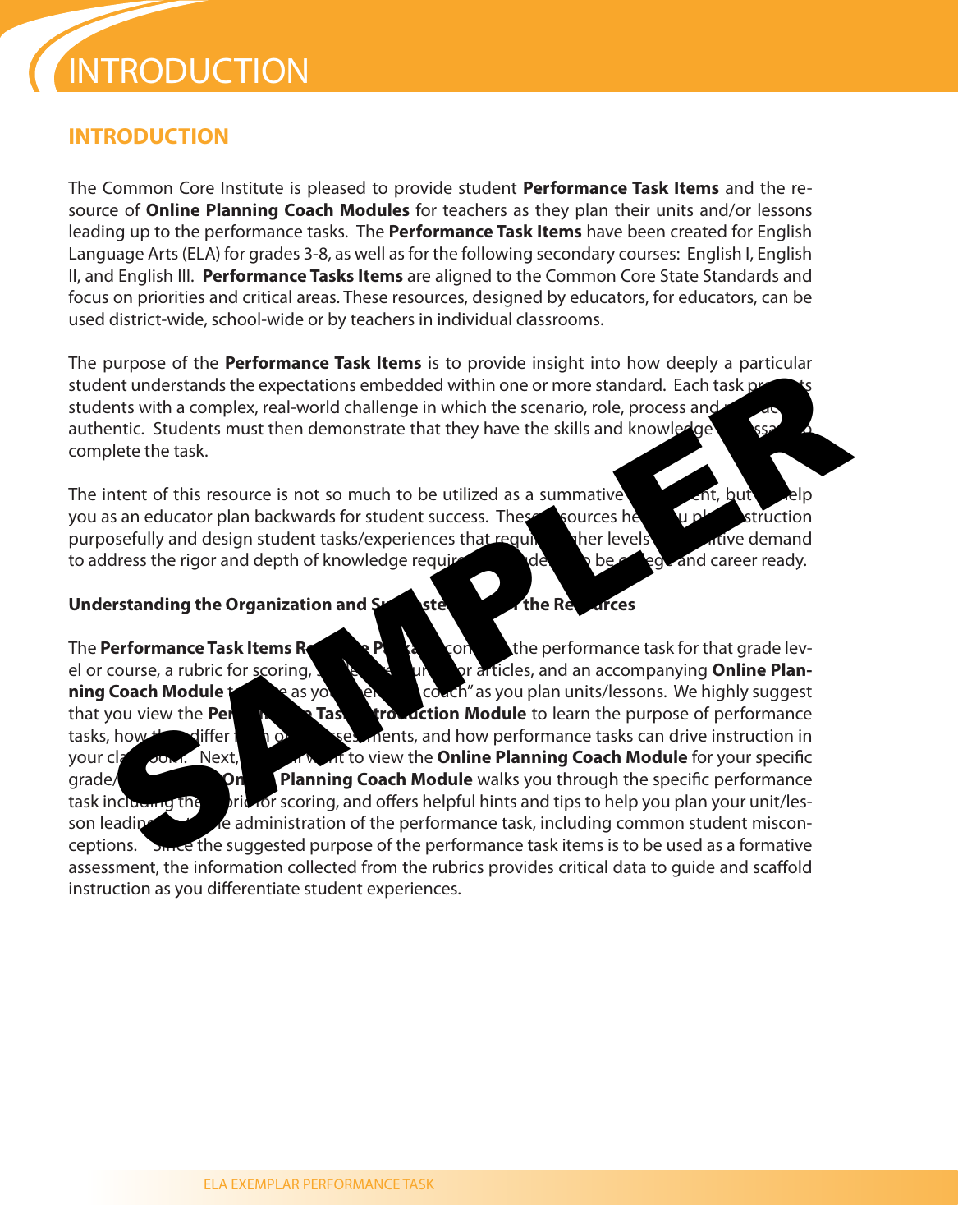# PERFORMANCE TASK PLANNING GUIDE

#### *Performance Task Item: Women in Combat*

*(Approximately 2-3 Class Periods to Complete)*

#### **TASK OVERVIEW/PURPOSE**

#### **Core Ideas:**

- Students will cite textual evidence that most strongly supports an analysis of what the text says explicitly as well as inferences drawn from the text.
- Students will determine a central idea of a text and analyze how the idea is developed over the course of a text, including the relationship to supporting ideas.
- Students will write arguments to support claims with clear reasons and relevant evidence.

#### **Assessment Target:**

• Use of Argumentative Writing Rubric to assess how well students presented and argument while including clear reasons and relevant textual evidence.

#### **ATOS or Lexile Levels:**

- Timeline: Restrictions on Women in the Military  $-$  revel because
- Biography of Deborah Sampson ATOS 9.9
- NY Times: "Should Women Be Allowed to Fight on the Front Alongside Men?" ATOS 12.6
- Scholastic Upfront Magazine for Teens: Should Women Be Allowed in Combat?" ATOS 11.7

#### **COMMON CORE**

#### **Anchor Star**

 $\bullet$  CCRA.R.1: Read closely to determine what the text says explicitly and to make logical inferences from it; ecific tube specific speaking to support conclusions drawn from the text.<br>CCBA P 2: D anne central ideas or themes of a text and analyze their development: summarize the ine central ideas or themes of a text and analyze their development; summarize the rt details and ideas. SASSES mention and relevant text says explicitly and to make logical inferences<br>
SASSES mentions and relevant textual evidence.<br>
ATOS or Lexile Levels:<br>
Timeline: Restrictions on Women in the Military<br>
Biography of Deborah

 $\bullet$  CCRA. Write arguments to support claims in an analysis of substantive topics or texts using valid ig and relevant and sufficient evidence.

#### **Content Standards:**

- RI.8.1: Cite the textual evidence that most strongly supports an analysis of what the text says explicitly as well as inferences drawn from the text.
- RI.8.2: Determine a central idea of a text and analyze its development over the course of the text, including its relationship to supporting ideas; provide an objective summary of the text.
- W.8.1: Write arguments to support claims with clear reasons and relevant evidence.

#### **IDEAS FOR PLANNING & SCAFFOLDING**

- Chunking the text
- Annotating the text while reading
- Chunking the writing task
- <sup>l</sup>Using visual aids or graphic organizers to help students understand the text and organize thoughts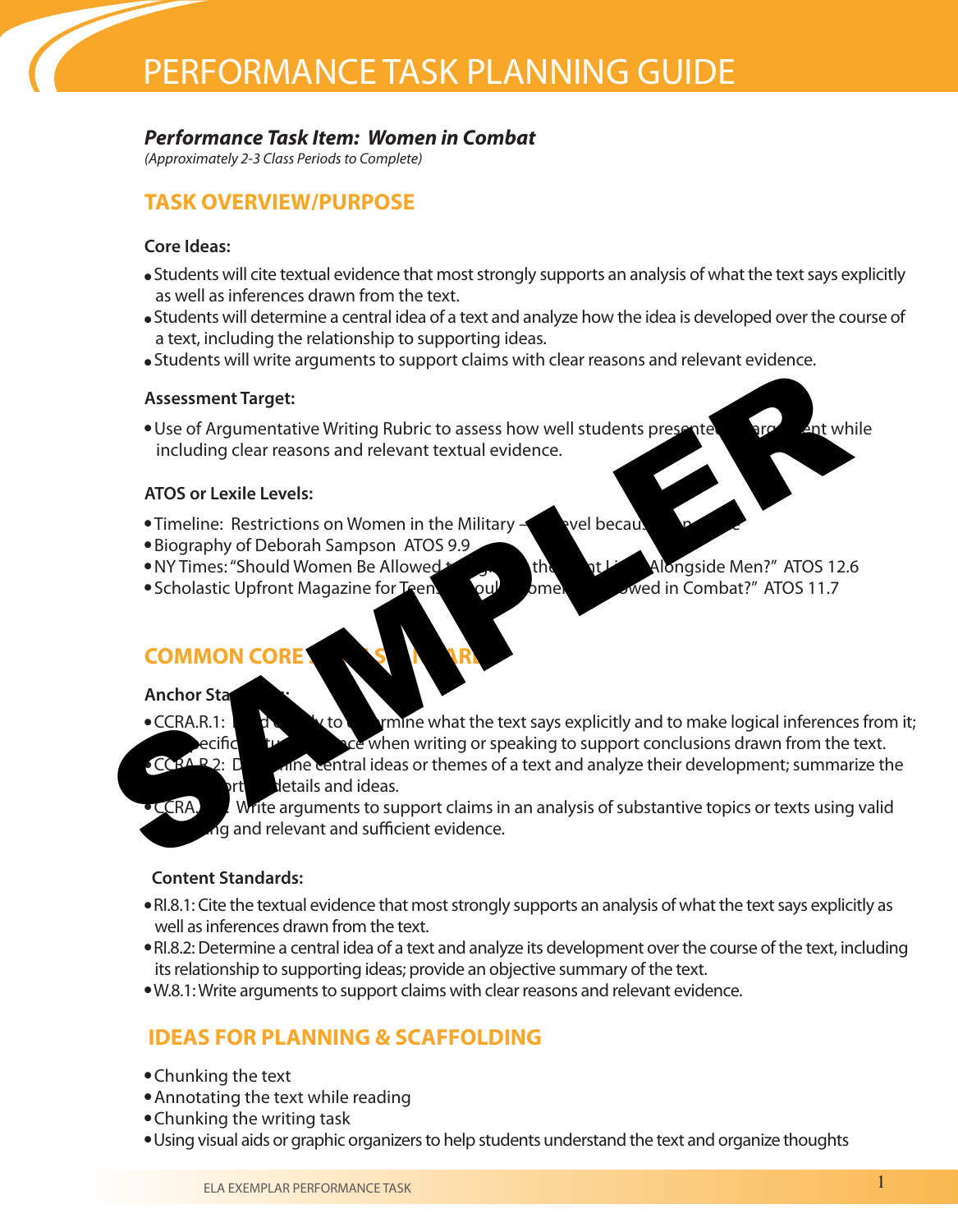# PERFORMANCE TASK PLANNING GUIDE

- Reading the passage aloud before students read independently
- <sup>l</sup>Providing an audio or video recording.
- <sup>l</sup>Providing opportunities for student accountable talk, in which students use textual evidence and academic vocabulary
- Modeling visible thinking through Teacher Think-Alouds
- Using shared reading with a partner as a strategy for struggling readers
- Pre-teaching vocabulary or concepts prior to introduction to whole class

#### **QUESTIONS FOR REFLECTION**

#### **For Teacher:**

- What connections was I able to make prior to learning?
- What questions did I ask that clarified a student's thinking?

#### **For Students:**

- What was especially satisfying to you about either the process or the finished
- . What did this process or finished product reveal about you as a learner?
- What's the one thing that you have seen in your classmates' work or process that you would like to try next?

#### **IDEAS FOR EXTENDED LEARNIN**

• Why do you think lifting the official ban or women in work is still important for many people? Research and create a class present

#### **MATERIALS/RESOURCES**

- Timeline: **Restriction** in Women Military
	-
- $\bullet$  Biography of Deborah Sampson  $\bullet$
- 
- 

• New York Times blog/articles: "Should Women Be Allowed to Fight on the Front Lines Alongside Men?" • Scholastic New York Times Upfront magazine for teens article: "Should Women Be Allowed in Combat?" • Graphic Organizer, Tree Map, Circle Map, Controversial Issue Organizer reacher:<br>
at connections was l able to make prior to learning?<br>
at questions did l ask that clarified a student's thinking?<br>
at at asspecially satisfying to you about either the process or the finishe<br>
at did this process

ELA EXEMPLAR PERFORMANCE TASK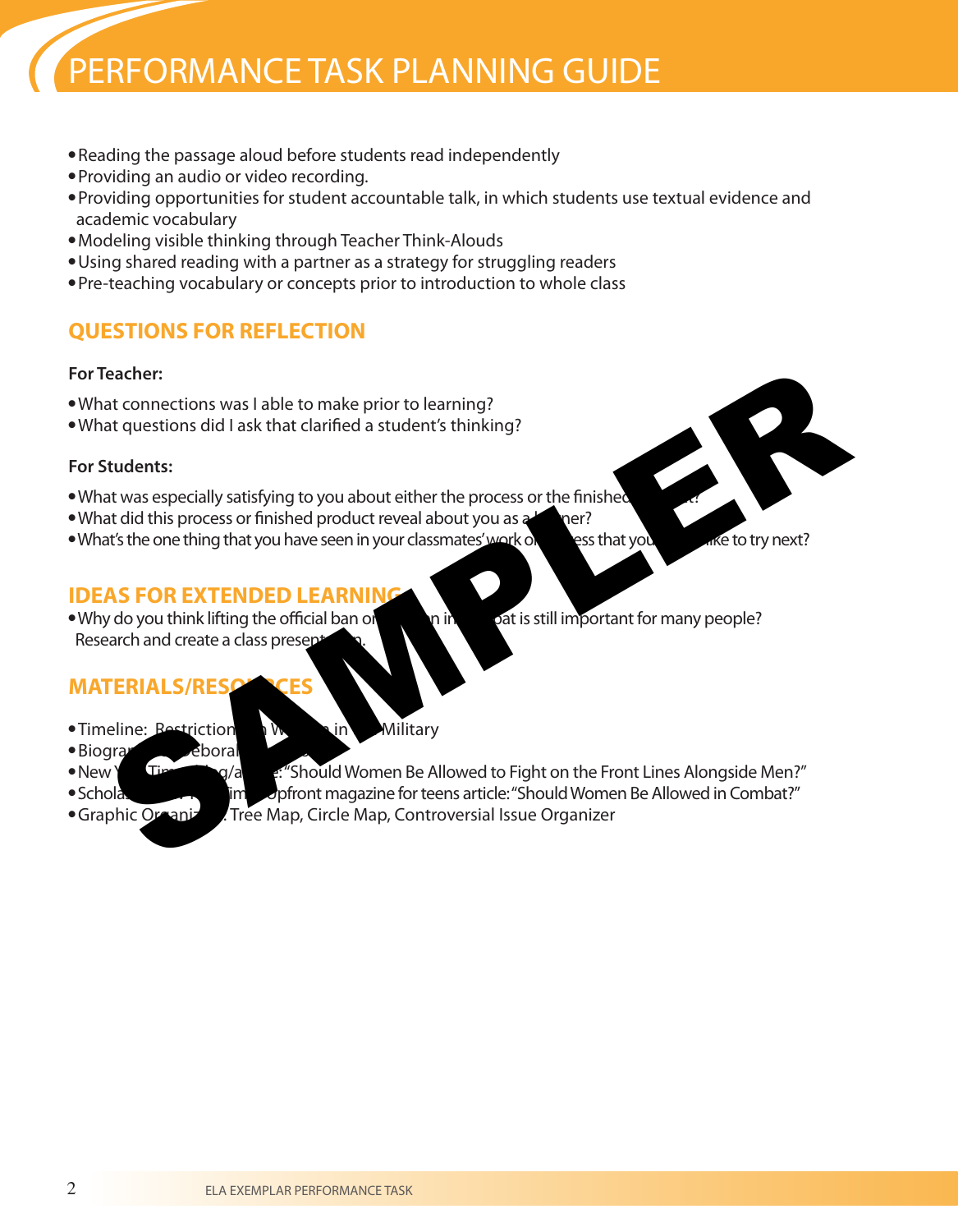Name: \_\_\_\_\_\_\_\_\_\_\_\_\_\_\_\_\_\_\_\_\_\_\_\_\_\_\_\_\_\_\_\_\_\_\_\_\_\_\_\_\_\_\_\_\_\_\_\_\_\_\_\_\_\_\_\_\_\_\_\_\_\_\_\_\_\_\_

#### *Women in Combat*

#### *Part A:*

Review the timeline: Restrictions on Women in the Military.

Using the Tree Map graphic organizer, take notes from the information presented in the timeline to understand the key milestones in the military's gradual lifting of restrictions on women in combat. After reading and note taking, respond to the following questions using evidence from this timeline and text.

http://www.usatoday.com/story/news/nation/2013/01/23/women-combat-pentagon ta-millity/1860269/



2. How the inconsistency in defining "combat mission" impact the roles and contributions of In the military? Use evidence to justify your response.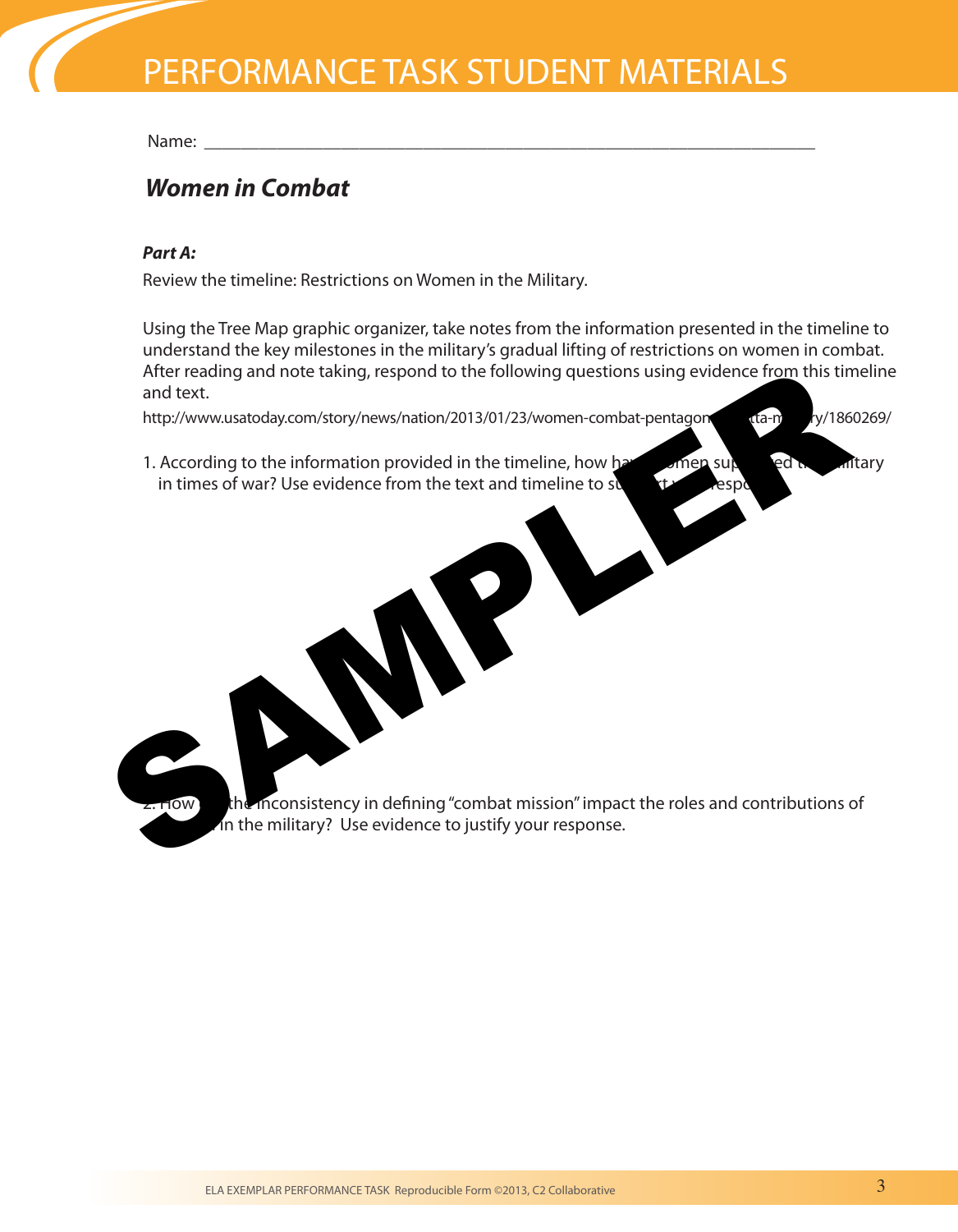#### *Part B:*

Read the real life biography of Deborah Sampson. Use evidence from the text to answer the following questions:

3. Describe some of the challenges Deborah faced in the Revolutionary War. Use evidence from the text to support your response.

4. Would you consider Deborah a "solligity of why or why not? Use evidence from the text to support your response. SAMPLER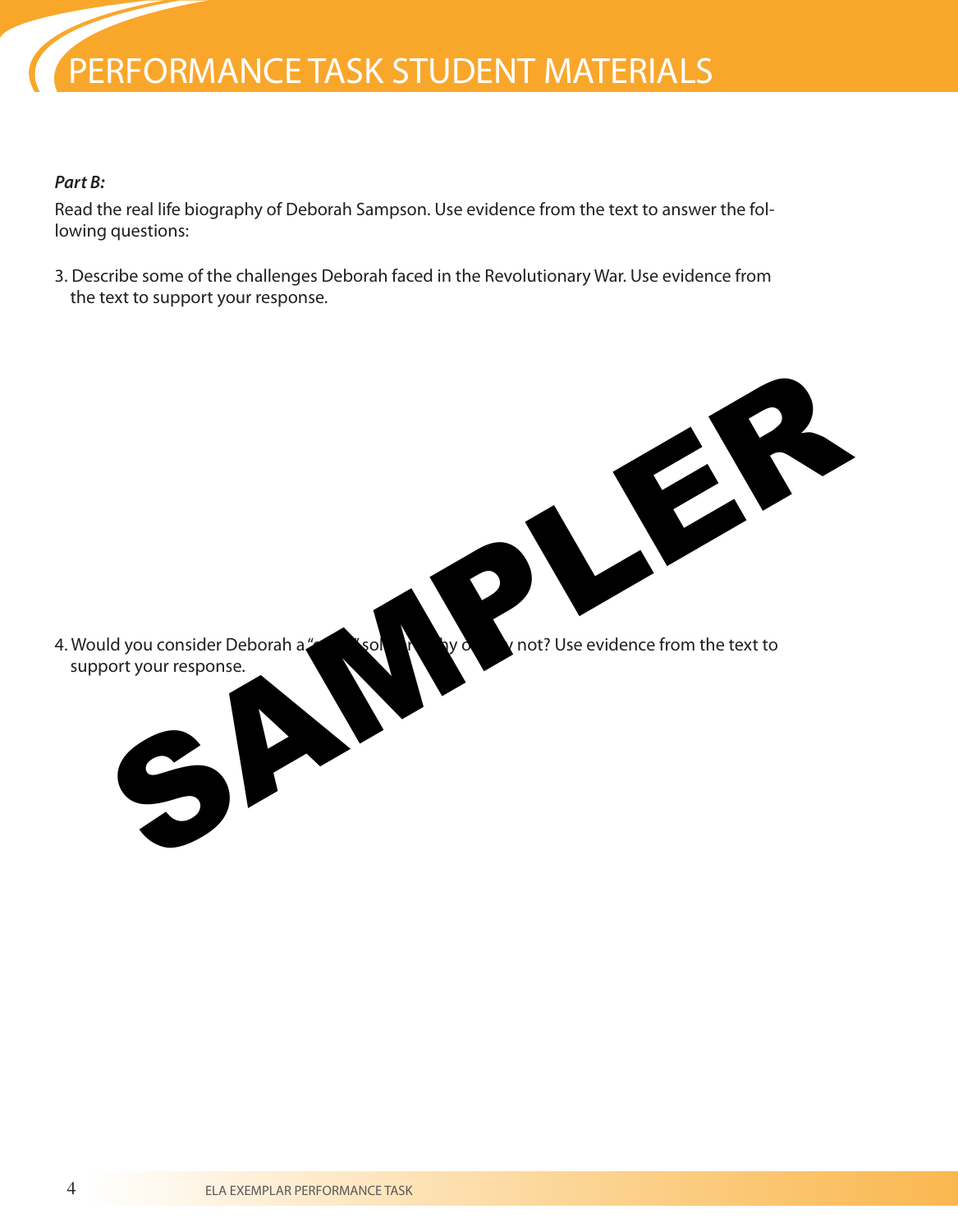5. What does Deborah's removal of the musket ball from her leg reveal about her character? Use evidence from the text to respond.

#### *Part C:*

You've been asked to serve on the deed by detail the vour first debate you've been given the topic of whether or not women should be all  $\alpha$  ved to serve in combat.

In order to prepare for  $\mathbf{r}$  and  $\mathbf{v}$  use the evidence from the following sites to think about the pros and cons of women serving in mbat. (A strong argument, and the claims within it, should be based on solid reason  $\mathsf{d} \mathsf{u}$  / supporting evidence.) http://learning.blogs.nes.com/2013/01/24/should-women-be-allowed-to-fight-on-the-front-lines-alongside-men/?\_r=1

SAMPLER

http://teacher.com/scholasticnews/indepth/upfront/debate/index.asp?article=0905

Next, choose a side. Be sure to include ideas and evidence from these documents to build your own persuasive argument. Be prepared to share your findings in a class presentation.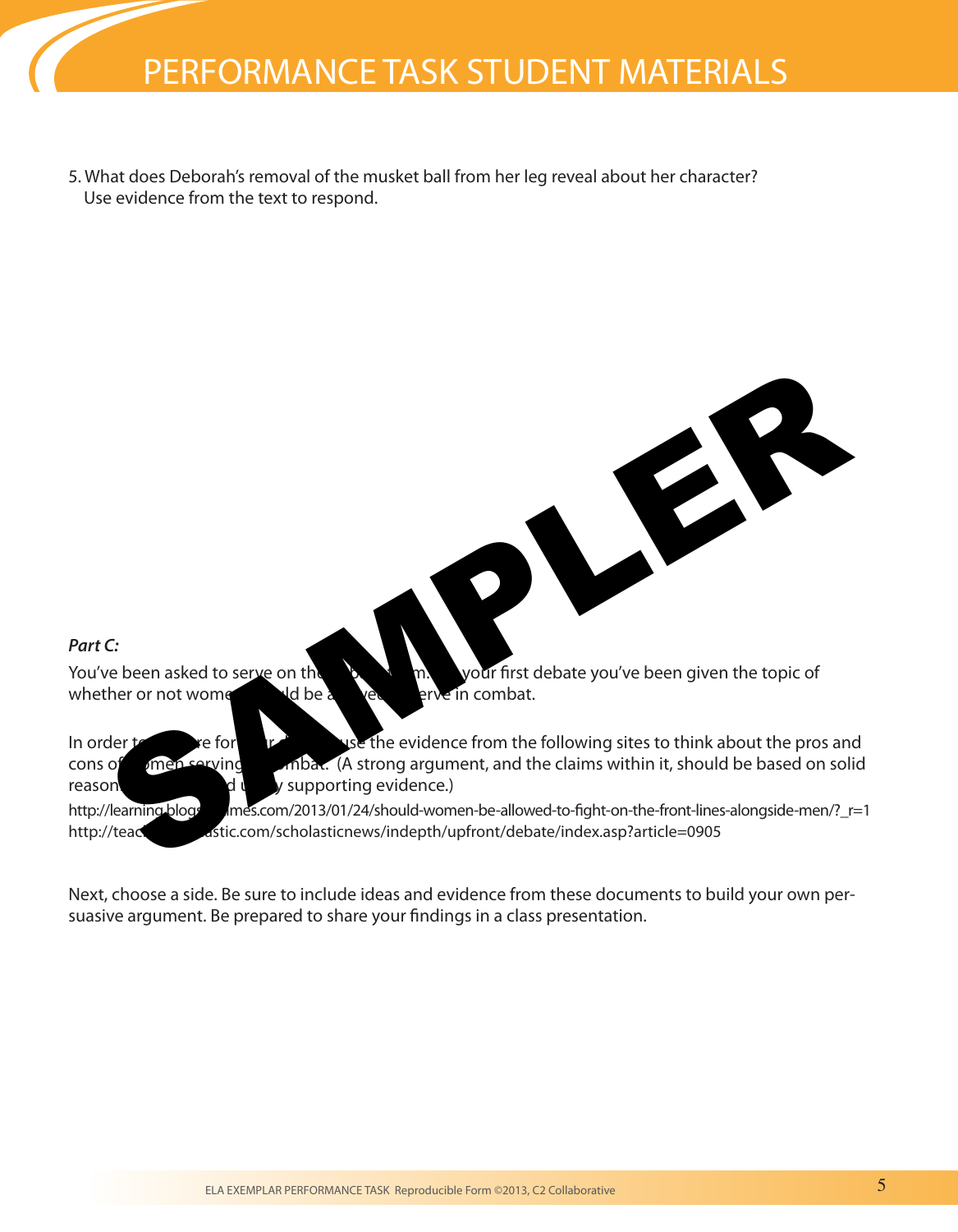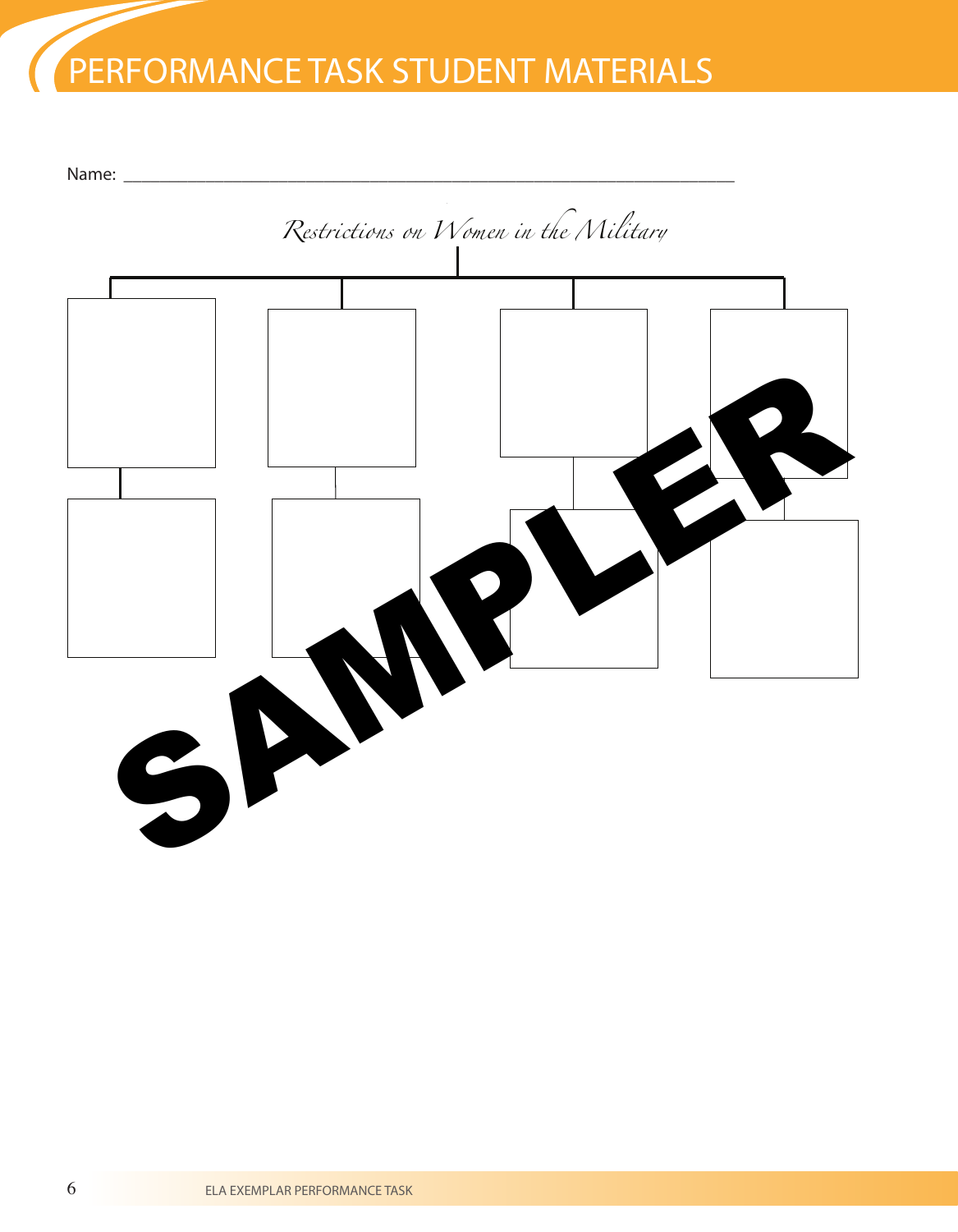#### **Real Life Biography of Deborah Sampson**

Deborah Sampson (1760-1827)

Deborah Sampson rebelled against the British and society by dressing as a man and fighting in the Revolutionary War for eighteen months under the guise of "Robert Shurtlif" or "Shirtlieff."

Deborah Sampson was born on December 17, 1760, and, except for her military service, lived her entire life around the inland towns of Massachusetts' south shore. She was one of seven children born to Jonathan and Deborah Bradford Sampson, who were direct Mayflower descendants. Deborah Sampson's father lisappeared on an alleged trip to England. It was thought that he had been lost at sea, but the family later and that he had abandoned them and moved to Maine.

Sampson's mother could not provide for all of the children, so she sent some of them and away to live with friends and family. At about the age of ten, Deborah was sent to be an indentured servant, a common practice at that time. Her conditions were not severe, and she attended school in the winter. In the summer she did a lot of manual labor, including hard farm work. Though she didn't know the time, the time, this work helped to build up her muscles in preparation for her service during the **Revolutionary War.** The parameters of the Revolutionary Mar

When her servitude ended in 1779, Sampson ame a schoolteacher in Middleborough, an inland Massachusetts town. Exactly how long she taught is  $\mathbf{r}$ , but  $\mathbf{r}$ , but  $\mathbf{r}$  had a duty to her country and decided to join in the fight for Independence. She made herself some men's clothing, cut off her hair, and wrapped her chest in order to disguise herself as  $\alpha$  man. Some writers say that Sampson first signed up to join the militia as "Timothy Thayer" of Carvenich is nearly Michael Middleborough, but that she did not report to duty the next day. Whether she was having second the she felt that her identity was compromised cannot be determined, but Sampson tried again near the war the war the war the war the war the war the war the war the war the war the war the war the war the war the war the war the war the war the war the war the war the war the war the war t receive<sup>d</sup> pounds from Auster Master Noah Taft for signing up in Wochester and promptly left for duty. Shurtlifft still exists in Massachusetts's records. The method of the method of the third the British survey of the method of the method of the method of the children and moved to Mainten and the children, so she sent sometimes and the band oned them and moved to Mainten an

Seven months prior to her enlistment, the British surrendered at Yorktown, Virginia, and the October 1781 battle was the last large-scale one. Guerilla warfare continued, however, and Sampson's unit, the Fourth Massachusetts Regiment, fought several small battles in upstate New York, especially near West Point and Tarrytown. Sampson proved quite skillful, yet despite her ability in these hand-to-hand skirmishes, she was wounded. In one skirmish, she received a head injury from a saber and was hit with a musket ball in the upper thigh. She received medical attention for the head wound, but did not inform the doctor of her thigh wound for fear that her identity would be discovered. After leaving the hospital, Sampson bravely removed the musket ball herself and went on fighting.

At one point, Sampson's unit encountered another American unit headed by Colonel Ebenezer Sproat. Sampson had spent time spinning and weaving in a tavern that Colonel Sproat's father owned. She was nervous that he would recognize her, but her disguise was so good that he did not. None of the other soldiers suspected that she was a woman. Many of them would tease Sampson and call her "Molly" because she had no facial hair, but they thought she was a young boy, which explained the lack of facial hair.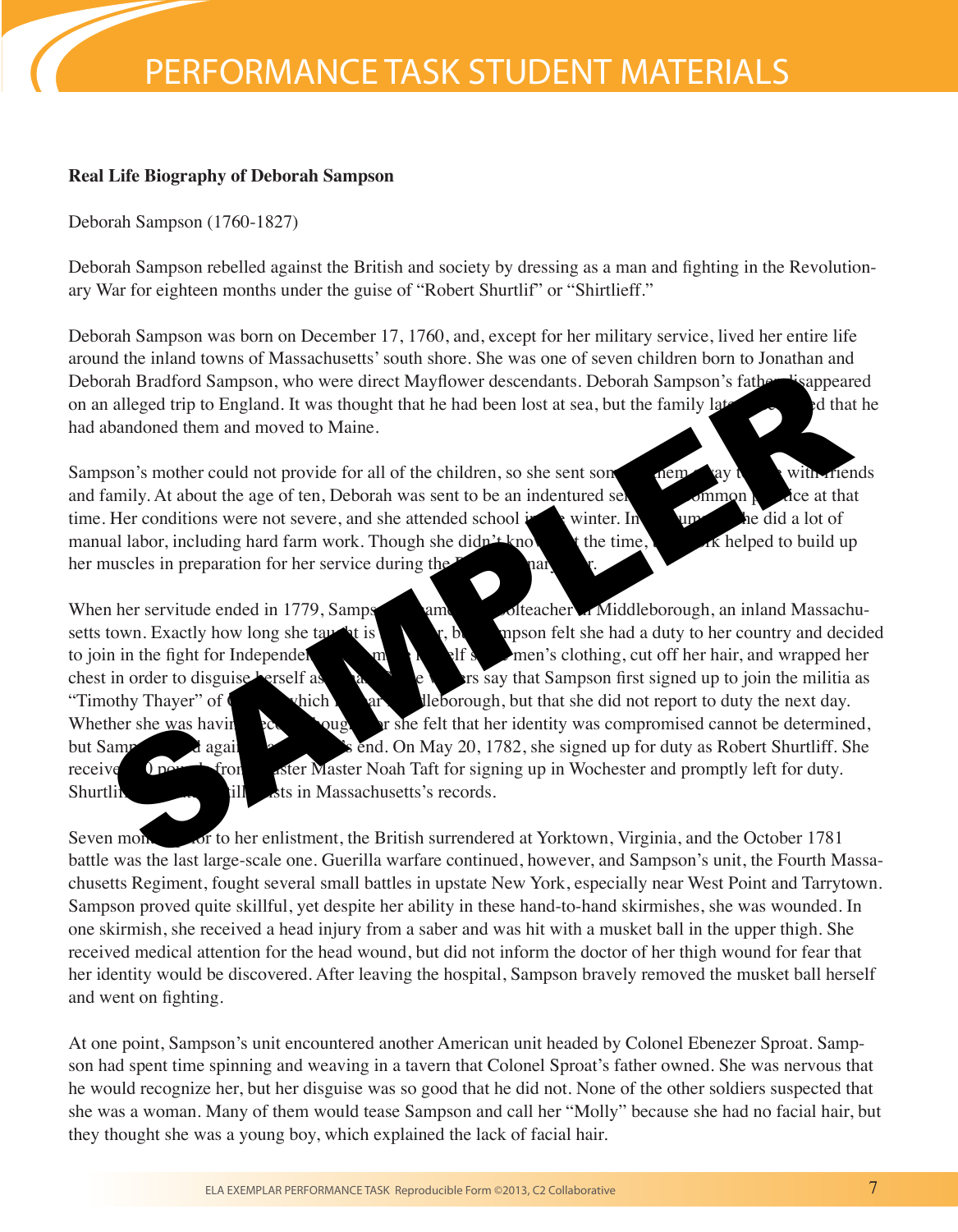Sampson was one of the special soldiers selected to go to Philadelphia to defend Congress from soldiers who were upset that they had not been paid at the war's end. During this time, she grew sick and became unconscious due to a head fever. The nurse thought that Sampson was dead and went to retrieve the doctor. While searching for a heartbeat the doctor felt the wraps around Sampson's chest and unwrapped them to inspect what he thought was an injury. To his surprise he found that his patient was actually a woman. Dr. Barnabus Binney decided to take her home to give her better care without revealing her identity.

Dr. Binney kept her secret, and Sampson returned with her regiment to New York. There Henry Knox (who would become the nation's first Secretary of War) honorably discharged "Robert Tennis And "Robert" Shurtleff" at West Point on October 25, 1783.

Meanwhile, in Middleborough, Massachusetts, her hometown, Sampson was Rumors had been spread and there was heavy suspicion that she sed in ment  $\mathcal{F}$  and enlisted in the army. In fact, in her absence, she was excomediated the First Baptist Church of Middleborough for this very reason. Sampson had already left Massachusetts with her regiment and the town's suspicions were never proven. out revealing her identity.<br>
Sinney kept her secret, and Sampson returned with her regiment to New York. There<br>
y Knox (who would become the nation's first Secretary of War) honorably discribed<br>
eleft" at West Point on Oct

Sampson went to the home of her aunt, Alice Waters, in Supergettian, Massachusetts. Still dressing in men's clothes, she was able to convince most  $\mathbf{h}$  town that she was her brother, Ephraim, who was also a soldier during revolution

She did not begin dress like a woman again until she met Benjamin Gannet, a local farmer. They were married April 17, 1785. The couple had three children, Earl Bradford, Mary and Patience. They even adopted a local orphan, Susanna Baker Shepard.

Deborah Ganner was recognized by Massachusetts less than a decade after the war was over. On January 19, 1792, she was awarded 34 pounds, which included the interest accumulated since her 1783 discharge. A document praising her service was sent with the pension. The document stated "that the said Deborah Sampson exhibited an extraordinary instance of feminine heroism by discharging the duties of a faithful, gallant soldier, and at the same time preserving the virtue and chastity of her sex unsuspected and unblemished and was discharged from the service with a fair and honorable character." It was signed by John Hancock.

The authenticity of her service was further attested to by Paul Revere in 1804, when he wrote a letter to Congress on her behalf. As a result, Sampson received a US pension. More strikingly, her husband sought pension rights when he became a widower after her death at age sixty-six. He died the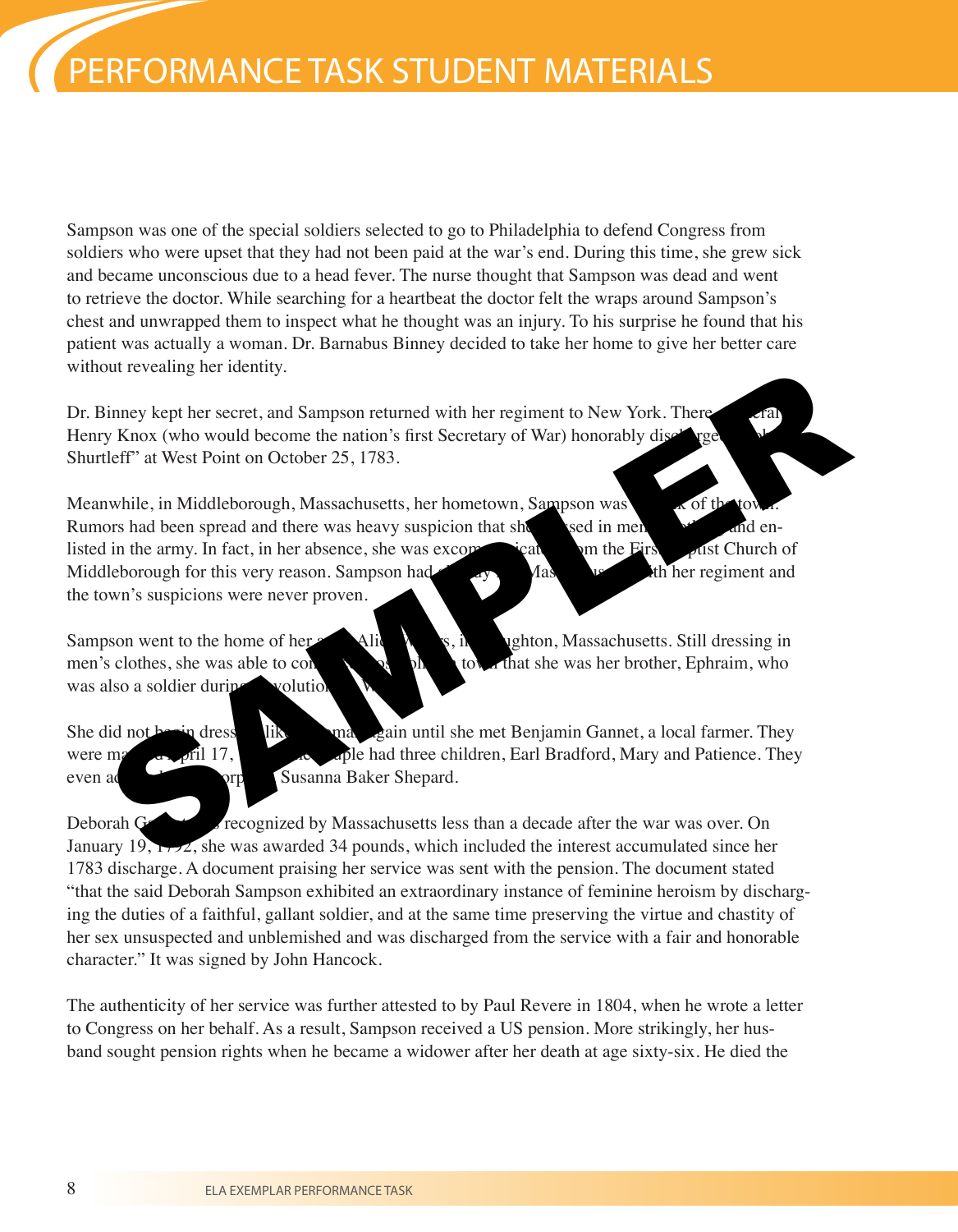year prior to an 1838 Congressional Act, in which their children received retroactive payment based on their mother's military service.

The decade after the Revolution, however, was one of serious economic turbulence, and in order to help ease her family's financial burdens, Deborah Sampson Gannet became one of the first female lecturers. She visited places such as Providence, Rhode Island, New York, and many Massachusetts cities as "The American Heroine." She began her lecture tour dressed as a woman and later changed into her uniform and demonstrated a soldier's routine.

In 1813 her son married and built a beautiful mansion in Sharon, Massachusetts, where  $\sum$  son spent her final years. The mansion still stands at 300 East Street. Sampson died there on April

SAMPLE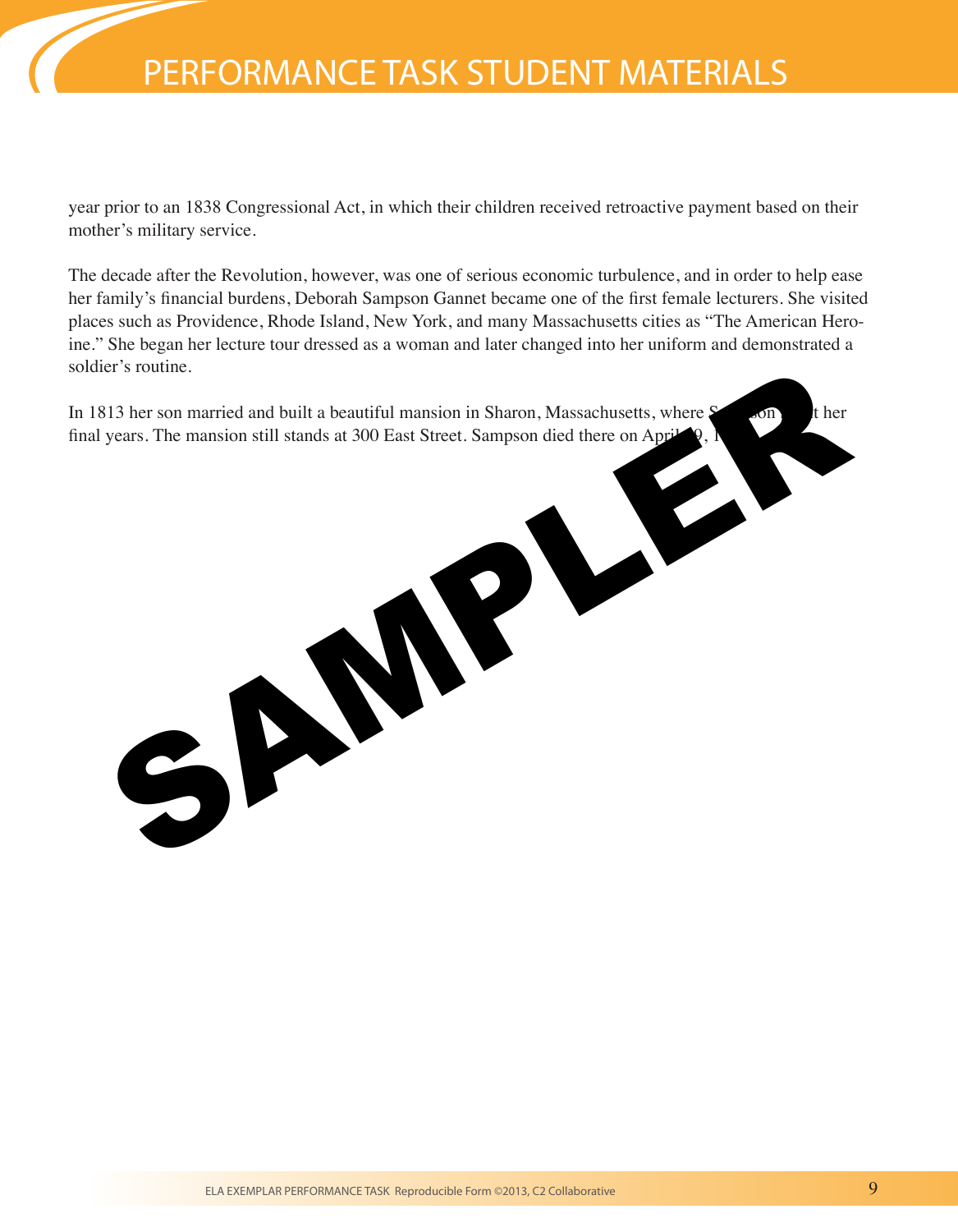Circle Map

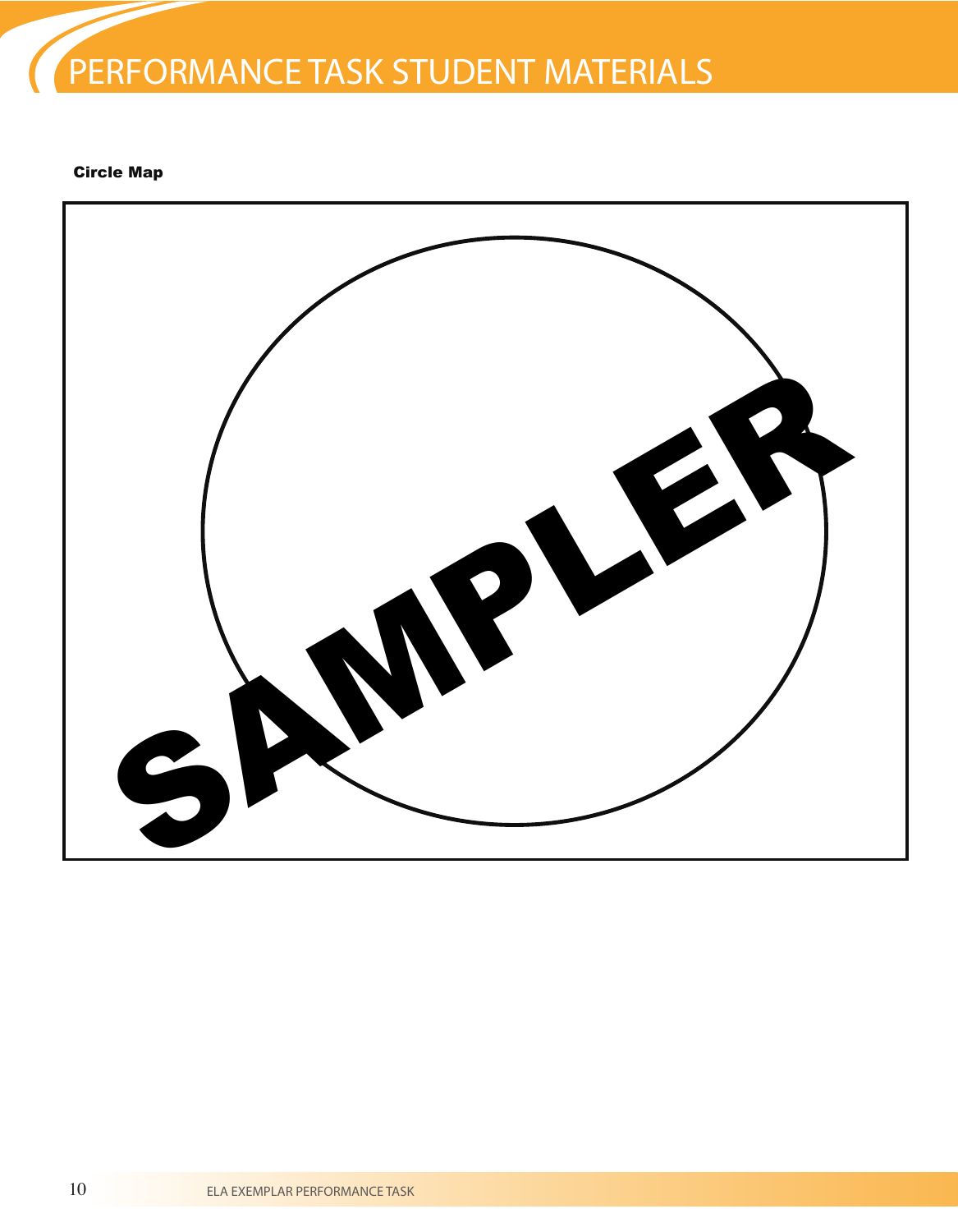#### Circle Map

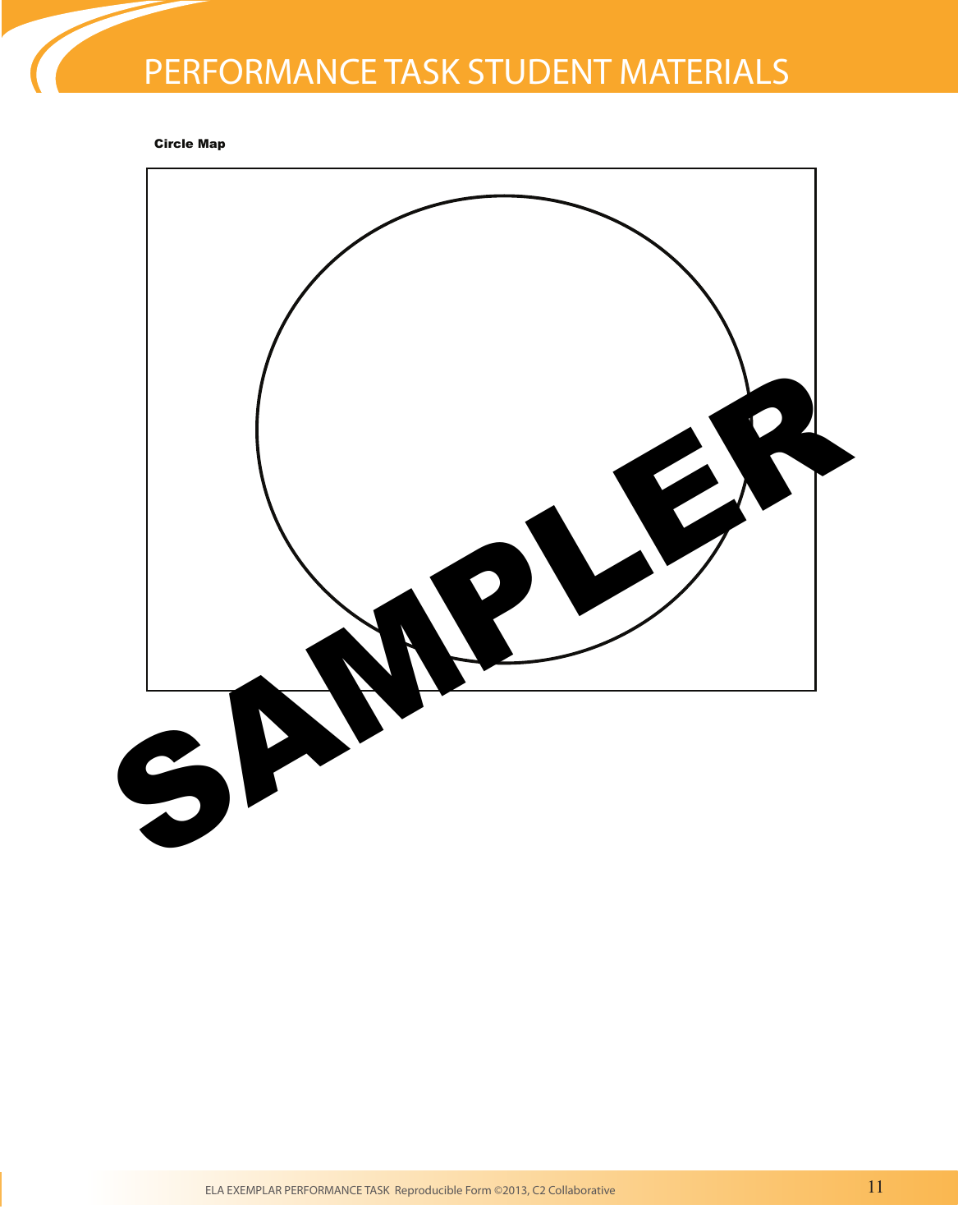# PERFORMANCE TASK SCORING RUBRIC

| <b>Description</b>  | 4                                                                                                                                                                                                                                                                                                                                                                                               | 3                                                                                                                                                                                                                                                                                                                                                                                                   | $\overline{\mathbf{2}}$                                                                                                                                                                                                                                                                                                                                                                                   |                                                                                                                                                                                                                                                                                                                                               |
|---------------------|-------------------------------------------------------------------------------------------------------------------------------------------------------------------------------------------------------------------------------------------------------------------------------------------------------------------------------------------------------------------------------------------------|-----------------------------------------------------------------------------------------------------------------------------------------------------------------------------------------------------------------------------------------------------------------------------------------------------------------------------------------------------------------------------------------------------|-----------------------------------------------------------------------------------------------------------------------------------------------------------------------------------------------------------------------------------------------------------------------------------------------------------------------------------------------------------------------------------------------------------|-----------------------------------------------------------------------------------------------------------------------------------------------------------------------------------------------------------------------------------------------------------------------------------------------------------------------------------------------|
| <b>Focus</b>        | $\Box$ Introduces precise claim<br>Takes an identifiable<br>position                                                                                                                                                                                                                                                                                                                            | $\Box$ Introduces an arguable<br>claim<br>$\Box$ Takes a position                                                                                                                                                                                                                                                                                                                                   | $\Box$ Unclear or emerging<br>claim<br>Suggests a vague posi-<br>tion                                                                                                                                                                                                                                                                                                                                     | Unidentifiable claim<br>Vague or no position                                                                                                                                                                                                                                                                                                  |
| <b>Evidence</b>     | $\Box$ Provides sufficient<br>and relevant data and<br>evidence<br>$\Box$ Effectively integrates<br>and cites credible<br>sources and/or text<br>evidence<br>Convincingly refutes<br>specific counterclaim(s)                                                                                                                                                                                   | $\Box$ Provides sufficient data<br>and evidence to support<br>the claim<br>Effectively integrates or<br>cites adequate sources<br>and/or text evidence<br>Competently refutes<br>counterclaim(s)                                                                                                                                                                                                    | $\Box$ Provides data and evi-<br>dence that attempts to<br>support the claim<br>$\Box$ Incorrectly integrates or<br>cites sources and/or text<br>evidence that may not<br>be credible<br>Acknowled<br>nini-<br>opposing<br>mally<br>claim(                                                                                                                                                                | $\Box$ Provides little or no<br>evidence to support the<br>claim<br>$\Box$ Does not use or cite<br>sources and/or text<br>ો<br>F≥<br>acknowledge<br>ŋ(s)                                                                                                                                                                                      |
| <b>Analysis</b>     | $\Box$ Shows insightful un-<br>derstanding of topic or<br>text(s)<br>$\Box$ Uses persuasive and val-<br>id reasoning to connect<br>evidence with cla                                                                                                                                                                                                                                            | $\Box$ Shows competent<br>understandin<br>opic<br>or text <sup>(e</sup><br>$\frac{1}{9}$ to<br>es va<br>ce with<br>iect                                                                                                                                                                                                                                                                             | $\Box$ Shows limi<br>flawed unde<br>ang of<br>opic<br>t(s)<br>es limited, simplistic<br>and/or flawed reason-<br>ing to connect evidence<br>with claim(s)                                                                                                                                                                                                                                                 | Shows inaccurate or no<br>understanding of topic<br>or text(s)<br>Reasoning is missing<br>or does not connect<br>evidence with claim(s)                                                                                                                                                                                                       |
| <b>Organization</b> | sients rel<br>$\square$ Th<br>with relevant<br>cla<br>ragraphs<br>Provides a reflective<br>conclusion which draws<br>from and supports<br>claim(s)<br>$\Box$ Creates cohesion<br>through skillful use of<br>transition/linking words,<br>phrases, and clauses<br>within and between<br>paragraphs<br>$\Box$ Includes purposeful and<br>logical progression of<br>ideas from beginning<br>to end | ents reader to topic(s)<br>in introduction<br>$\Box$ Develops claim(s) with<br>relevant body para-<br>graphs<br>$\Box$ Provides a conclusion<br>that follows from and<br>supports claim(s)<br>$\square$ Creates cohesion<br>through transition/<br>linking words, phrases,<br>and clauses within and<br>between paragraphs<br>Includes logical progres-<br>sion of ideas from begin-<br>ning to end | Inadequately orients<br>reader to topic(s) in<br>introduction<br>Inadequately develops<br>claim(s) with minimal<br>body paragraphs<br>Provides a conclusion<br>which repetitively or par-<br>tially supports claim(s)<br>Uses limited and/or<br>$\sqcup$<br>inappropriate transition/<br>linking words, phrases,<br>or clauses<br>⊔<br>Includes uneven pro-<br>gression of ideas from<br>beginning to end | $\Box$ Fails to orient reader<br>to topic(s) in introduc-<br>tion or introduction is<br>missing<br>$\Box$ Fails to develop claim(s)<br>with body paragraphs<br>$\Box$ Omits conclusion<br>$\Box$ Uses few to no transi-<br>tion/linking words,<br>phrases, or clauses<br>$\Box$ Includes little or no<br>discernible organization<br>of ideas |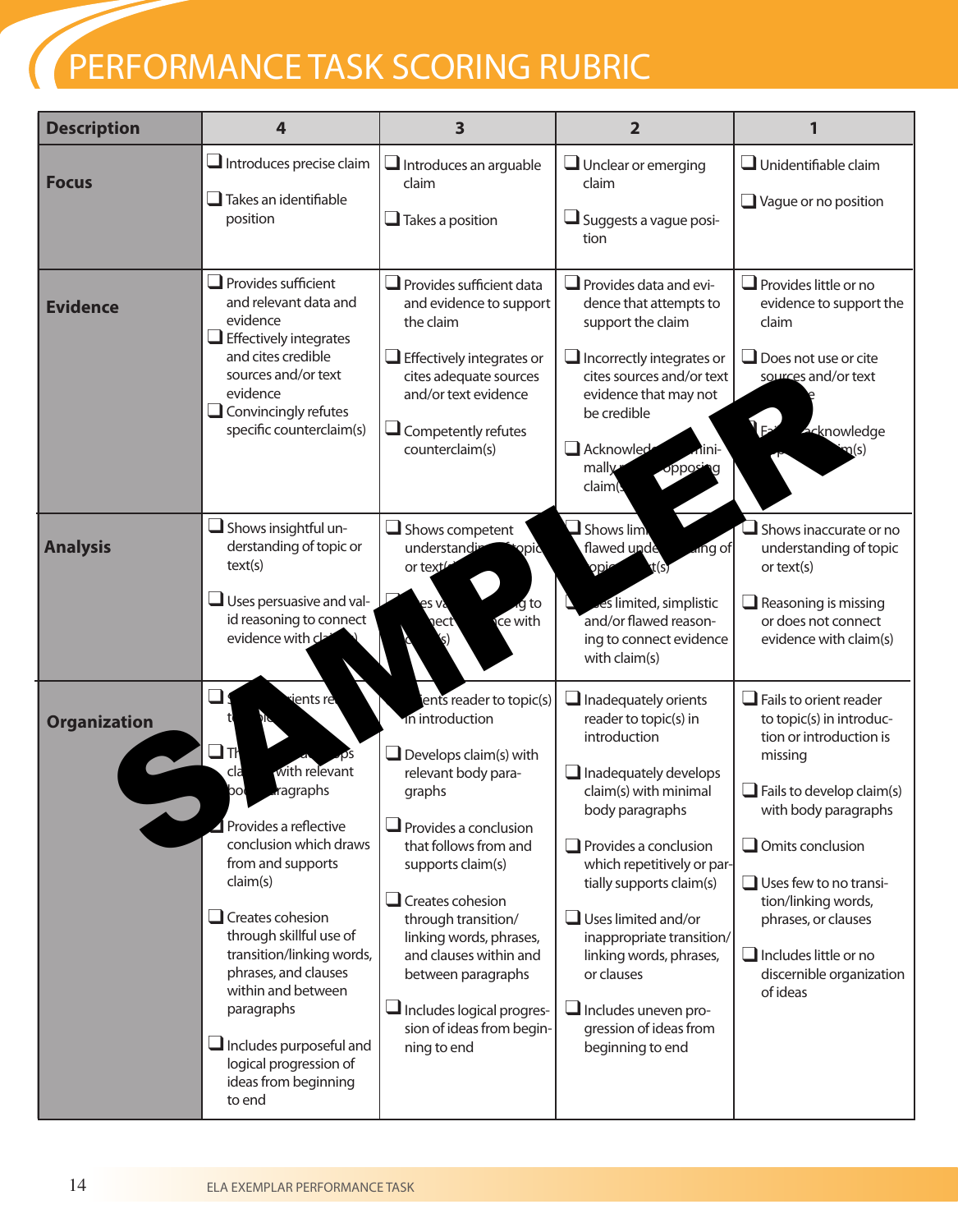